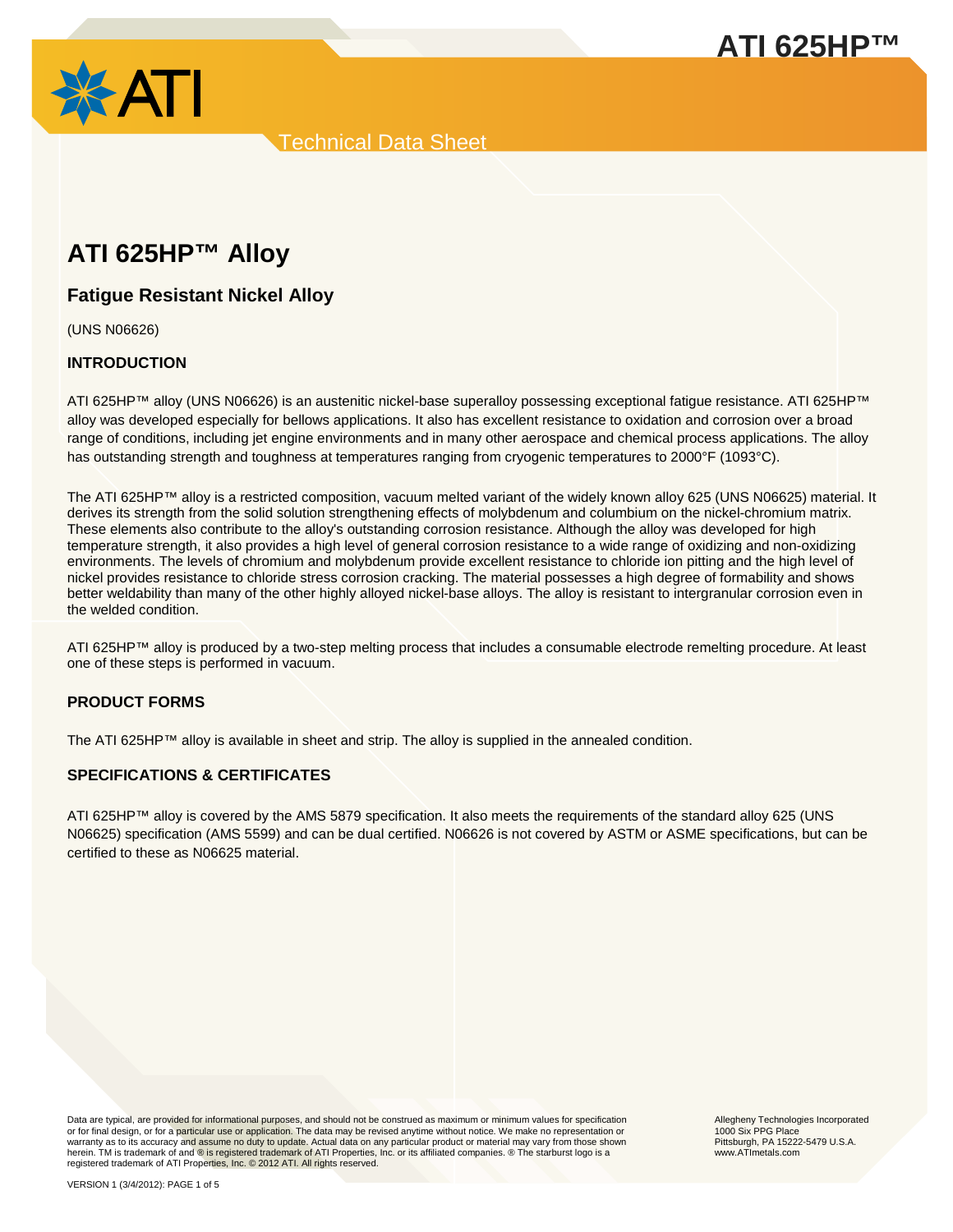

# **COMPOSITION LIMITS**

| <b>Element</b>          | <b>Weight Percent</b> |
|-------------------------|-----------------------|
| Carbon                  | $0.03$ max            |
| Manganese               | $0.50$ max            |
| Phosphorus              | $0.015$ max           |
| Sulfur                  | $0.015$ max           |
| Silicon                 | $0.15$ max            |
| Chromium                | 20.0-23.0             |
| Nickel Balance          | $(58.0 \text{ min})$  |
| Molybdenum              | $8.0 - 10.0$          |
| Columbium plus Tantalum | $3.15 - 4.15$         |
| Titanium                | $0.40$ max            |
| Aluminum                | $0.40$ max            |
| Cobalt                  | 1.0 <sub>max</sub>    |
| Iron                    | 5.0 <sub>max</sub>    |
| Nitrogen                | $0.02$ max            |

### **CORROSION RESISTANCE**

The high level of chromium and molybdenum in the ATI 625HP™ alloy provides a high level of pitting and crevice corrosion resistance to chloride containing media, such as sea water, neutral salts and brines. The alloy is highly resistant to chloride stresscorrosion cracking.

The alloy is resistant to a variety of corrosive media from highly oxidizing to moderately reducing. Tests in simulated flue gas desulfurization environments show that ATI 625HP™ alloy is highly resistant to the environment in contrast to lower alloy austenitic stainless steels such as Type 316.

# **OXIDATION RESISTANCE**

ATI 625HP™ alloy has excellent oxidation and scaling resistance at temperatures up to 2000°F (1093°C). It is superior to many other high temperature alloys under cyclic heating and cooling conditions.

# **PHYSICAL PROPERTIES**

| Density,             | <b>Melting Range,</b> | <b>Specific Heat,</b>    | <b>Magnetic Permeability,</b> |
|----------------------|-----------------------|--------------------------|-------------------------------|
| $Ib/in3$ ( $q/cm3$ ) | °F (°C)'              | 「Btu/lb • °F (J/kg • K)」 | 75°F, 200 Oersted             |
| 0.305                | 2350-2460             | 0.098                    | 1.0006                        |
| (8.44)               | $(1280 - 1350)$       | (410)                    |                               |

Data are typical, are provided for informational purposes, and should not be construed as maximum or minimum values for specification<br>or for final design, or for a particular use or application. The data may be revised any warranty as to its accuracy and assume no duty to update. Actual data on any particular product or material may vary from those shown herein. TM is trademark of and ® is registered trademark of ATI Properties, Inc. or its affiliated companies. ® The starburst logo is a<br>registered trademark of ATI Properties, Inc. © 2012 ATI. All rights reserved.

Allegheny Technologies Incorporated 1000 Six PPG Place Pittsburgh, PA 15222-5479 U.S.A. www.ATImetals.com

**ATI 625HP™**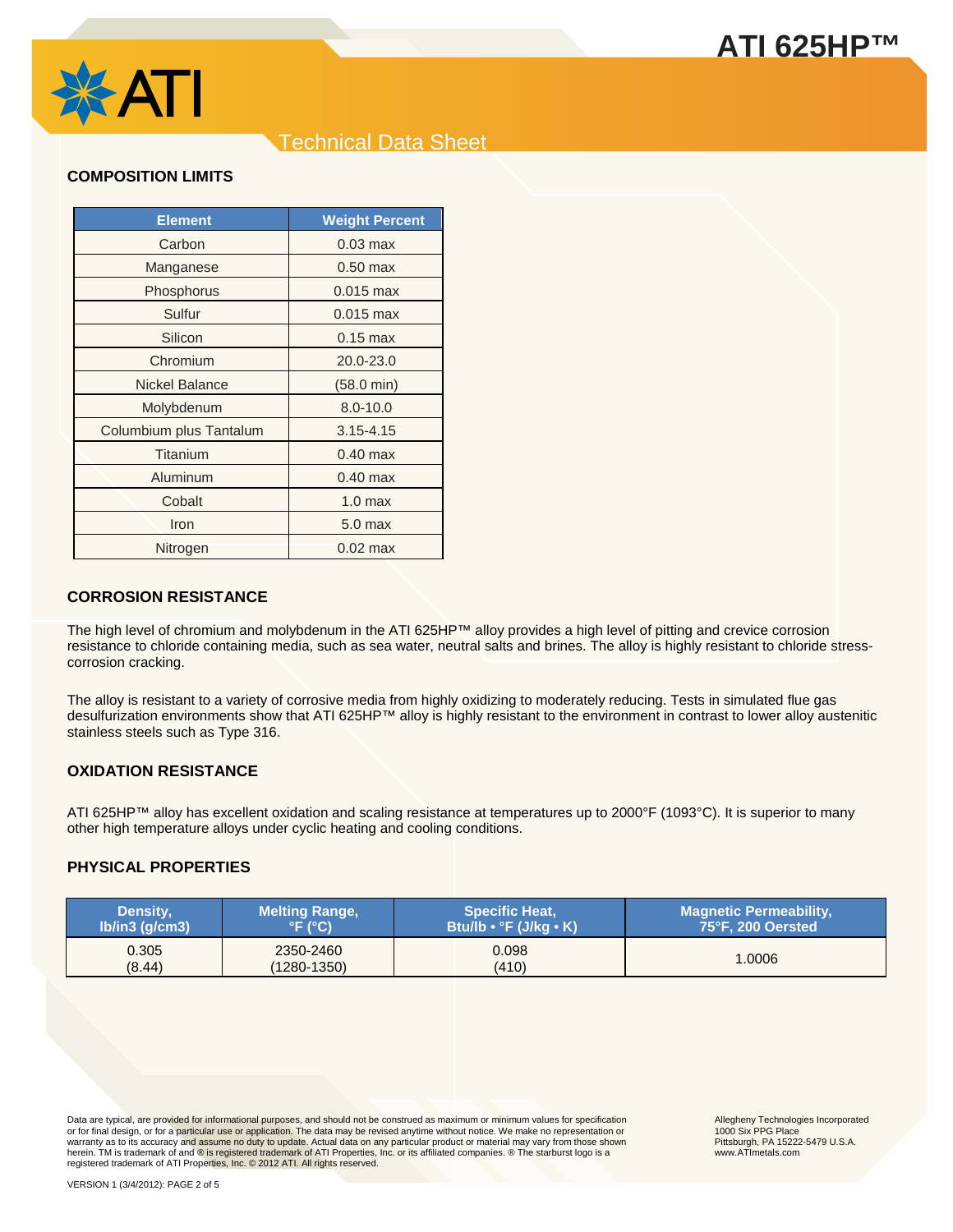



#### **Electrical Resistivity**

| <b>Temperature</b> |                 | <b>Electrical Resistivity</b> |
|--------------------|-----------------|-------------------------------|
| °F                 | $\rm ^{\circ}C$ | microhm•cm                    |
| 70                 | 21              | 128.9                         |
| 100                | 38              | 129.6                         |
| 200                | 93              | 131.9                         |
| 400                | 204             | 133.9                         |
| 600                | 316             | 134.9                         |
| 800                | 427             | 135.9                         |
| 1000               | 538             | 137.9                         |
| 1200               | 649             | 137.9                         |
| 1400               | 760             | 136.9                         |
| 1600               | 871             | 135.9                         |
| 1800               | 982             | 134.9                         |
| 2000               | 1093            | 133.9                         |

#### **Thermal Properties\***

| <b>Temperature</b> |              | <b>Thermal Expansion</b>   |                            | <b>Thermal Conductivity</b>             |               |
|--------------------|--------------|----------------------------|----------------------------|-----------------------------------------|---------------|
| $\mathsf{P}$       | $\mathbf{C}$ | $10^{-6}$ in/in $\cdot$ °F | $10^{-6}$ cm/cm $\cdot$ °C | Btu • $in/ft^2 \cdot h \cdot \degree F$ | $W/m \cdot K$ |
| $-250$             | $-157$       |                            |                            | 50.4                                    | 7.3           |
| $-100$             | $-129$       |                            |                            | 51.6                                    | 7.4           |
| $-100$             | $-73$        |                            |                            | 57.6                                    | 8.3           |
| $\mathbf{0}$       | $-18$        |                            |                            | 63.6                                    | 9.2           |
| 70                 | 21           |                            |                            | 68.4                                    | 9.9           |
| 100                | 38           |                            |                            | 69.6                                    | 10.0          |
| 200                | 93           | 7.1                        | 12.8                       | 75.6                                    | 10.7          |
| 400                | 204          | 7.3                        | 13.1                       | 87.6                                    | 12.6          |
| 600                | 316          | 7.4                        | 13.3                       | 98.4                                    | 14.2          |
| 800                | 427          | 7.6                        | 13.7                       | 109.2                                   | 15.7          |
| 1000               | 538          | 7.8                        | 14.0                       | 121.2                                   | 17.5          |
| 1200               | 649          | 8.2                        | 14.8                       | 132.0                                   | 19.0          |
| 1400               | 760          | 8.5                        | 15.3                       | 144.0                                   | 20.8          |
| 1600               | 871          | 8.8                        | 15.8                       | 158.4                                   | 22.8          |
| 1700               | 927          | 9.0                        | 16.2                       |                                         |               |
| 1800               | 982          |                            |                            | 175.2                                   | 25.3          |

\*Thermal expansion coefficients are for 70°F (21°C) to temperature shown.

Data are typical, are provided for informational purposes, and should not be construed as maximum or minimum values for specification<br>or for final design, or for a <mark>particular use or application. Th</mark>e data may be revised a herein. TM is trademark of and ® is registered trademark of ATI Properties, Inc. or its affiliated companies. ® The starburst logo is a<br>registered trademark of ATI Properties, Inc. © 2012 ATI. All rights reserved.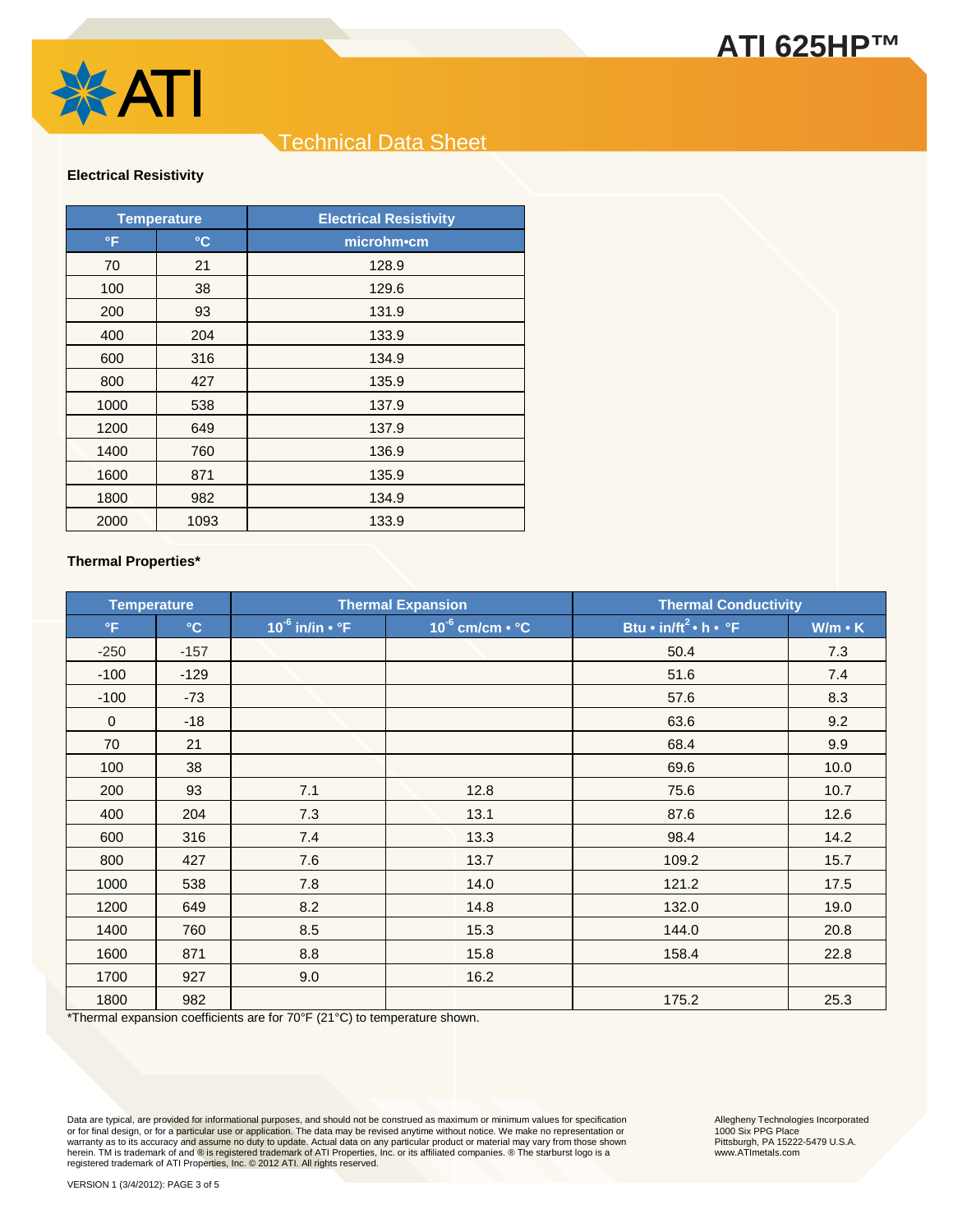



#### **Elastic Properties**

| Temperature |              | <b>Modulus of Rigidity (G)</b> |            | <b>Modulus of Elasticity (E)</b> |            | Poisson's Ratio (µ)* |
|-------------|--------------|--------------------------------|------------|----------------------------------|------------|----------------------|
| °F          | $^{\circ}$ C | $10^6$ psi                     | <b>GPa</b> | $10^6$ psi                       | <b>GPa</b> |                      |
| 70          | 21           | 11.4                           | 79         | 29.8                             | 205        | 0.306                |
| 200         | 93           | 11.2                           | 77         | 29.2                             | 200        | 0.307                |
| 400         | 204          | 10.8                           | 75         | 28.4                             | 195        | 0.310                |
| 600         | 316          | 10.5                           | 72         | 27.5                             | 190        | 0.313                |
| 800         | 427          | 10.1                           | 70         | 26.6                             | 185        | 0.316                |
| 1000        | 538          | 9.7                            | 67         | 25.6                             | 175        | 0.320                |
| 1200        | 649          | 9.2                            | 63         | 24.4                             | 170        | 0.324                |
| 1400        | 760          | 8.7                            | 60         | 23.1                             | 160        | 0.328                |
| 1600        | 871          | 8.2                            | 57         |                                  |            |                      |

\*Poisson's ratio ( $\mu$ ) computed from the relation:  $\mu = (E-2G)/2G$ 

#### **MECHANICAL PROPERTIES**

#### **Typical room temperature tensile properties of ATI 625HP™ alloy are:**

| <b>Yield Strength (0.2% Offset)</b> | <b>Ultimate Tensile Strength</b> | Elongation (% in 2") |
|-------------------------------------|----------------------------------|----------------------|
| 70,000 psi                          | $136,000$ psi                    | 46.0                 |
| 485 MPa                             | 940 MPa                          |                      |

#### **Minimum room temperature tensile properties (per AMS 5879) are:**

| <b>Yield Strength (0.2% Offset)</b> | <b>Ultimate Tensile Strength</b> | Elongation (% in 2") |
|-------------------------------------|----------------------------------|----------------------|
| 60,000 psi                          | 120,000 psi                      | 40.0                 |
| 415 MPa                             | 825 MPa                          |                      |

For applications such as deep drawing or hydroforming, the final annealing can be modified to produce material with lower strength and higher ductility than the requirements in the table above.

#### **IMPACT RESISTANCE**

The ATI 625HP™ alloy maintains high impact resistance at low temperature.

### **FATIGUE RESISTANCE**

The room temperature endurance limit for cold rolled and annealed ATI 625HP™ sheet tested in complete reverse bending (constant deflection) was found to be about 35 percent of its tensile strength.

# **FORMABILITY**

The ATI 625HP™ alloy is capable of being formed like the standard austenitic stainless steels. The material is considerably stronger than conventional austenitic stainless steels and consequently requires higher loads to cause the material to deform. During cold working, the material work hardens more rapidly than austenitic stainless steels. The combination of high initial strength and work hardening rate may necessitate intermediate anneals if the cold deformation is extensive. The high ductility of ATI 625HP™ alloy makes it well suited for the hydroforming of bellows type expansion joints.

Data are typical, are provided for informational purposes, and should not be construed as maximum or minimum values for specification<br>or for final design, or for a particular use or application. The data may be revised any warranty as to its accuracy and assume no duty to update. Actual data on any particular product or material may vary from those shown herein. TM is trademark of and ® is registered trademark of ATI Properties, Inc. or its affiliated companies. ® The starburst logo is a registered trademark of ATI Properties, Inc. © 2012 ATI. All rights reserved.